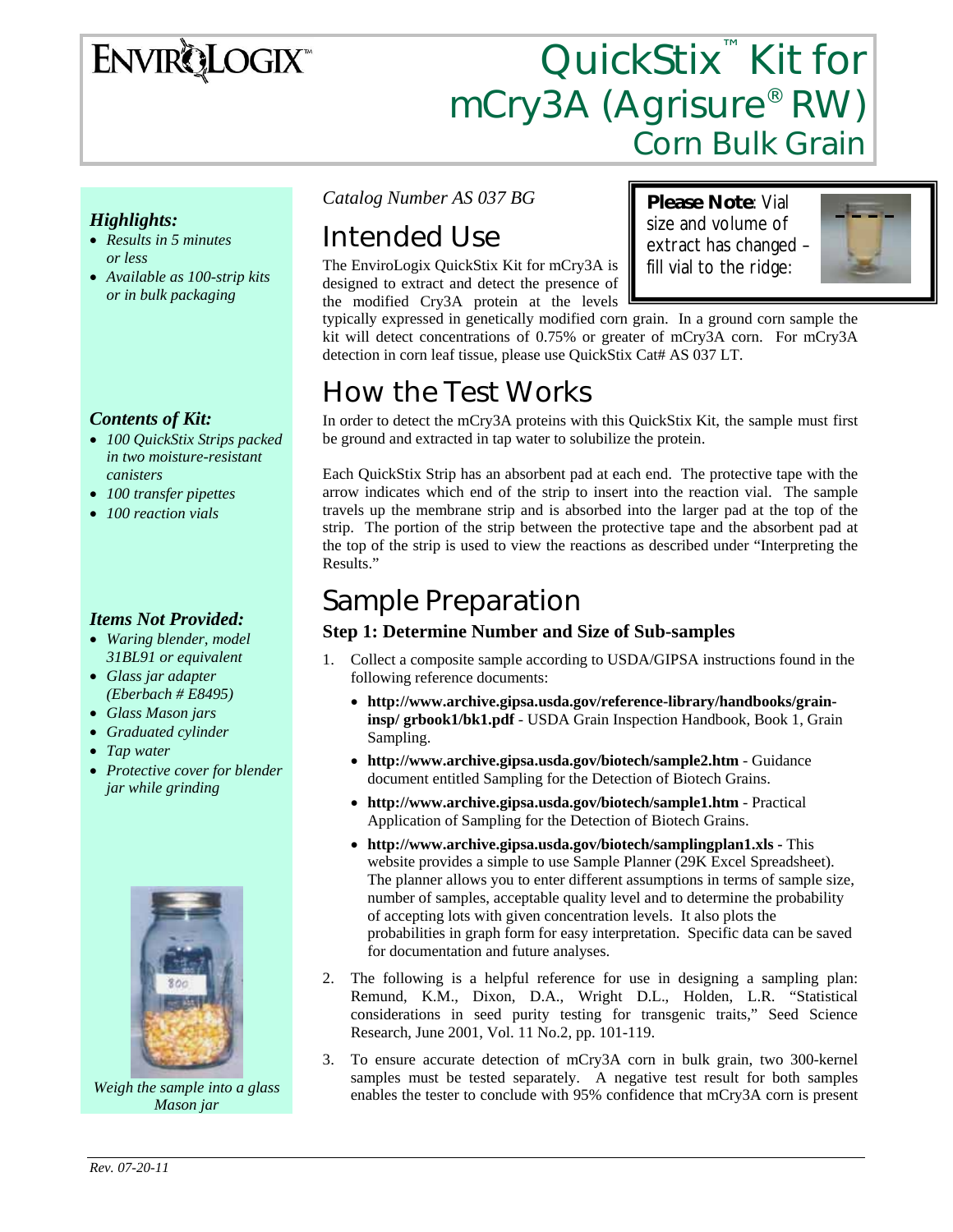

*Grind* 

#### *Corn Common Extraction*

*Grams of Corn x 1.5=mL of water For example: (100 x 0.25)=25g x 1.5= 38mL water* 



*Shake, wetting entire sample* 



*Avoid pulling up particles when drawing sample* 



*Fill vial to ridge with extract* 

at less than 1% in the sampled population. This sampling recommendation is based on the mCry3A protein expression profile in harvested grain of Agrisure RW.

For other sampling scenarios or different screening or confidence levels, refer to the USDA/GIPSA Excel spreadsheet described under Step 1 above, or call EnviroLogix Technical Support for assistance.

### **Step 2: Prepare the Sample**

- 1. Determine average weight of the grain to be tested (weigh 100 kernels, divide by 100), then multiply the average weight by the desired sample size (for example average weight of 0.3g x 300 kernels would require a 90g sample).
- 2. Weigh sample into a 32-ounce glass Mason jar and attach jar adapter with blade.
- 3. Place assembly on the Waring blender (or equivalent). Shield with protective cover to prevent injury in the event of jar breakage.
- 4. Grind sample at high speed for at least 45 seconds, or until all whole grains are finely ground.

NOTE: Alternatively, a Bunn grinder or similar milling device may be used as long as it grinds the kernels to an equivalent fine grind.

- 5. Add the volume of tap water calculated by the formula at left. For example: if testing 300 kernels with an average weight/kernel of 0.3 g: (300 x 0.3) = 90 g x  $1.5 = 135$  mL water.
- 6. Cap the jar and shake vigorously for at least 90 seconds, or longer if needed, to thoroughly wet all of the corn in the sample. Allow sample to settle briefly.
- 7. Draw up liquid portion from above the settled sample and dispense extract into reaction vial until it is filled (this will take 2-3 transfers). Avoid pulling up particles. Allow extract to settle in the reaction vial for 30 seconds before adding a test strip.
- 8. To prevent cross-contamination, thoroughly clean blender parts and jars to remove dust and residue prior to preparation of a second sample. Use a new transfer pipette and reaction vial for each sample.

## How to Run the QuickStix Strip Test

- 1. Allow refrigerated canisters to come to room temperature before opening. Remove the QuickStix Strips to be used. Avoid bending the strips. Reseal the canister immediately.
- 2. Place the strip into the reaction vial. The sample will travel up the strip. Reaction vials will stand on their own or may be inserted into the cardboard racks provided.
- 3. Allow the strip to develop for 5 minutes before making final assay interpretations. Positive sample results may become obvious much more quickly.
- 4. To retain the strip, cut off promptly at 5 minutes and discard the bottom section of the strip covered by the arrow tape.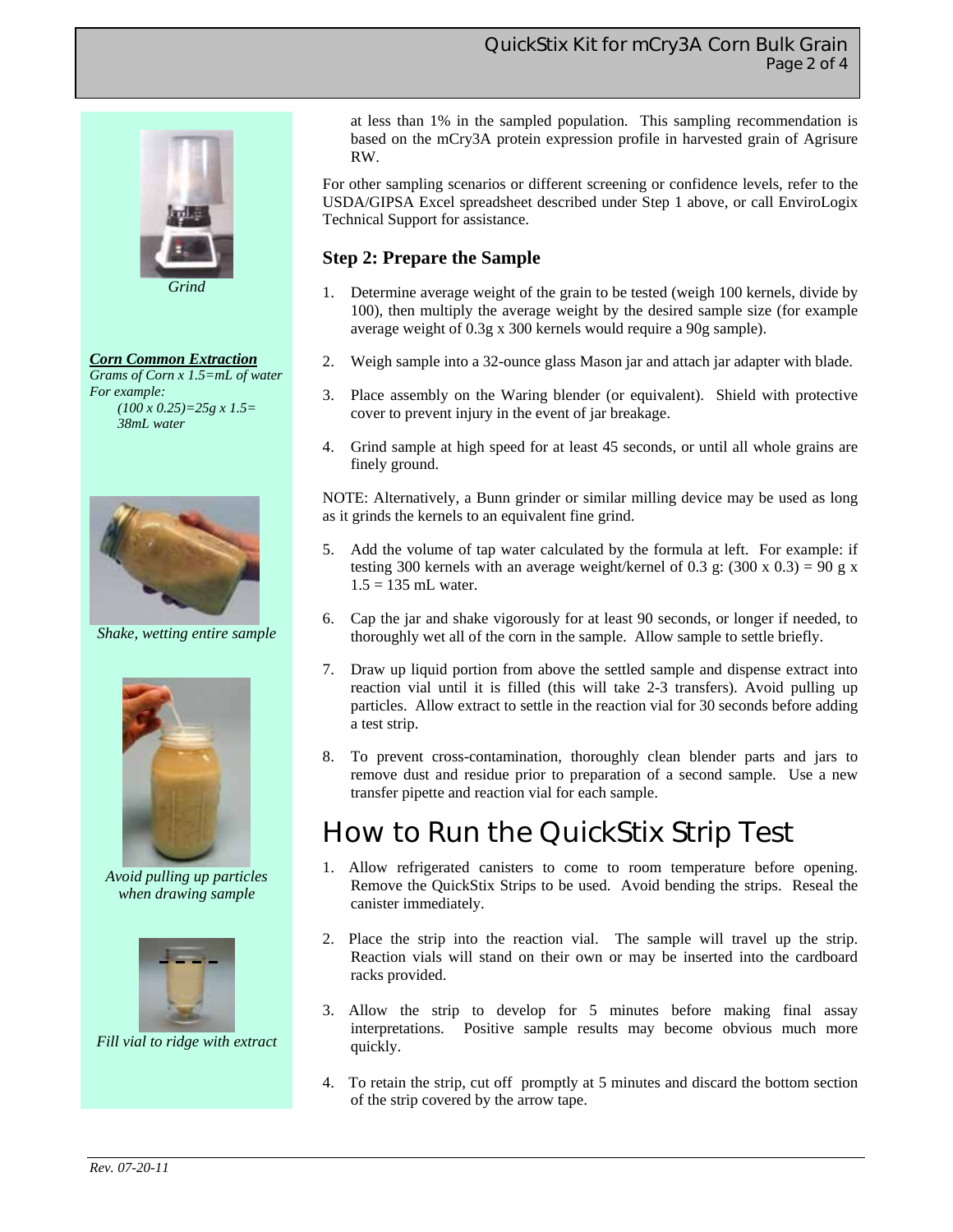

# Interpreting the Results

Development of the Control Line within 5 minutes indicates that the strip has functioned properly. Any strip that does not develop a Control Line should be discarded, and the sample re-tested using another strip.

If the extract is from a sample containing at least 0.75% mCry3A-modified corn, a second line (Test Line) will develop on the membrane strip between the Control Line and the protective tape. *The results should be interpreted as positive for the presence of modified Cry3A protein.* 

Control Line Test Line Cut Here



*Any clearly discernable pink Test Line is considered positive* 



### If the extract is from a negative sample, the strip will only show the Control Line.

# Kit Storage

QuickStix Strips can be stored at room temperature, or refrigerated for a longer shelf life. Note the shelf life on the kit box for each storage temperature. The kit may be used in field applications; however, prolonged exposure to high temperatures may adversely affect the test results. Do not open the desiccated canister until ready to use the test strips.

# Precautions and Notes

- This kit is designed to screen for presence or absence only, and is not meant to be quantitative.
- As with all tests, it is recommended that results be confirmed by an alternate method if necessary.
- The assay has been optimized to be used with the protocol provided in the kit. Deviation from this protocol may invalidate the results of the test.
- The results generated through the proper use of this diagnostic tool reflect the condition of the working sample directly tested. Extrapolation as to the condition of the originating lot, from which the working sample was derived, should be based on sound sampling procedures and statistical calculations which address random sampling effects, non-random seed lot sampling effects and assay system uncertainty. A negative result obtained when properly testing the working sample does not necessarily mean the originating lot is entirely negative for the analyte or protein in question.
- A strong positive result may safely be interpreted in as little as 2 minutes after sample addition. It is not safe, however, to conclude that a sample is negative before a full 5 minutes has elapsed. A weakly positive sample may require the full 5 minutes for a distinct Test Line to appear.
- Protect all components from hot or cold extremes of temperature when not in use. Do not leave in direct sunlight or in vehicle.
- Use extreme caution to prevent sample-to-sample cross-contamination with grain, fluids, or disposables.